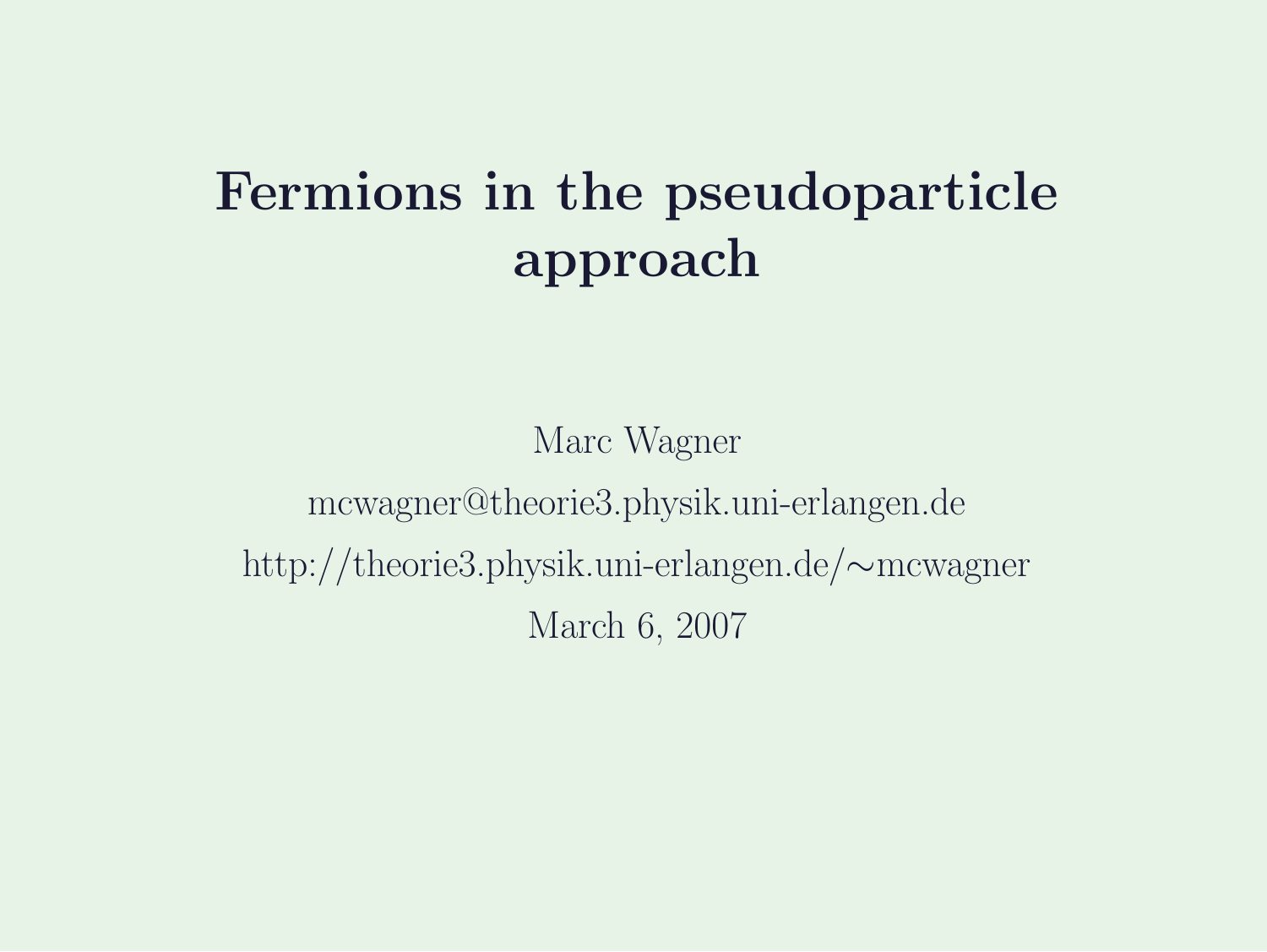# Introduction (1)

- Models for SU(2) Yang-Mills theory with a small number of degrees of freedom:
	- Regular gauge instanton models and meron models (F. Lenz, J. W. Negele, M. Thies, 2003).
	- Pseudoparticle approach (F. Lenz, M.W., 2005).
	- Calorons with non-trivial holonomy (P. Gerhold, E.-M. Ilgenfritz, M. Müller-Preussker, 2006).
- Basic principle: restrict the path integral to those gauge field configurations, which can be represented as a linear superposition of a small number of localized building blocks (instantons, merons, akyrons, calorons, ...).



Marc Wagner, "Fermions in the pseudoparticle approach", March 6, 2007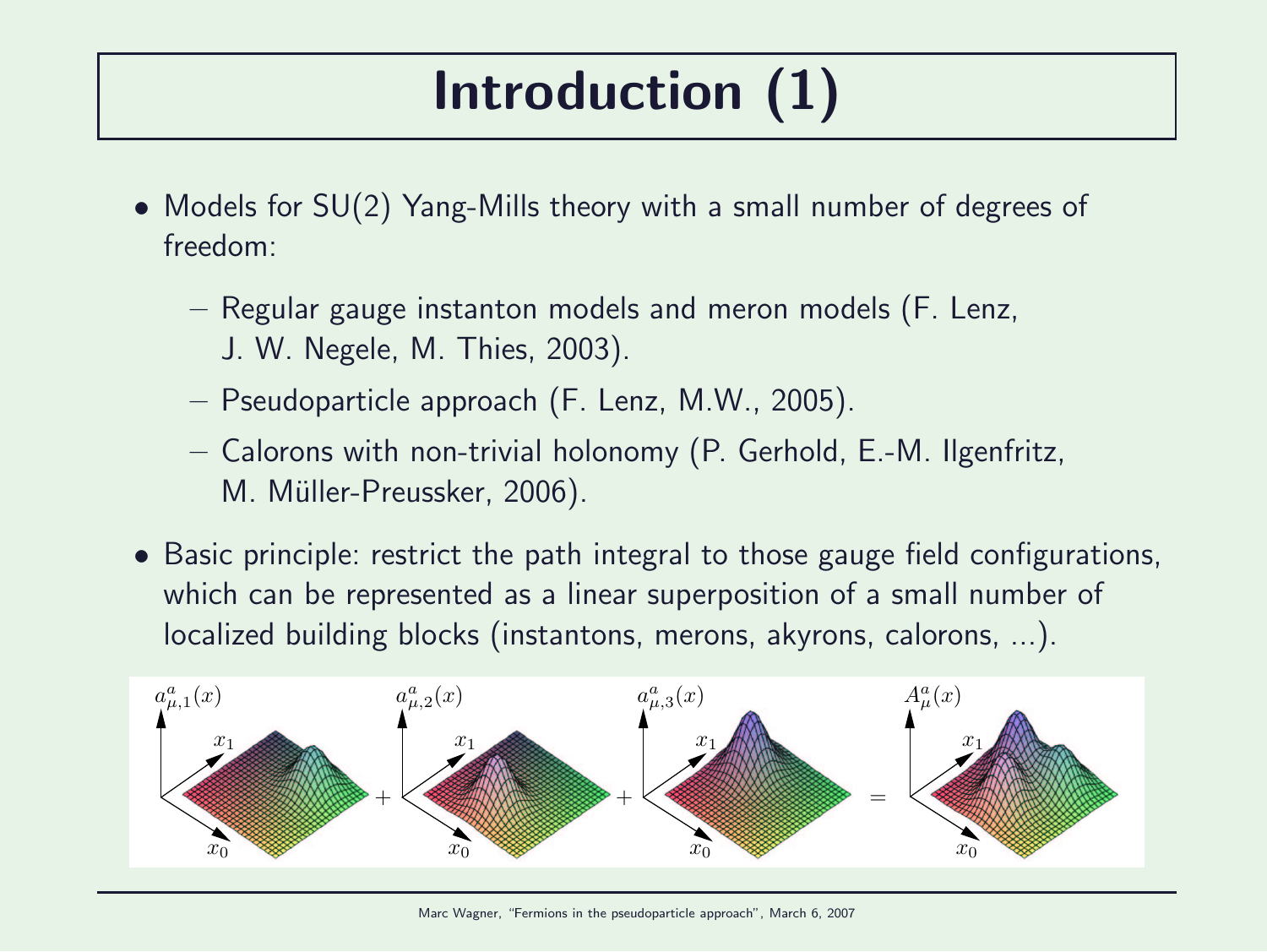# Introduction (2)

- Successes of these models:
	- Linear potential between two static charges at large separations (confinement).
	- Confinement-deconfinement phase transition.
	- String tension, topological susceptibility and critical temperature in qualitative agreement with lattice results.
- Intention: get a better understanding of confining gauge field configurations and the mechanism of confinement.
- How can fermions be included in such models?
- First steps in this direction will be discussed in this talk:
	- Basic principle of the PP approach in fermionic theories.
	- $-$  Testing ground: the 1+1-dimensional Gross-Neveu model in the large- $N$ -limit (phase diagram, chiral condensate).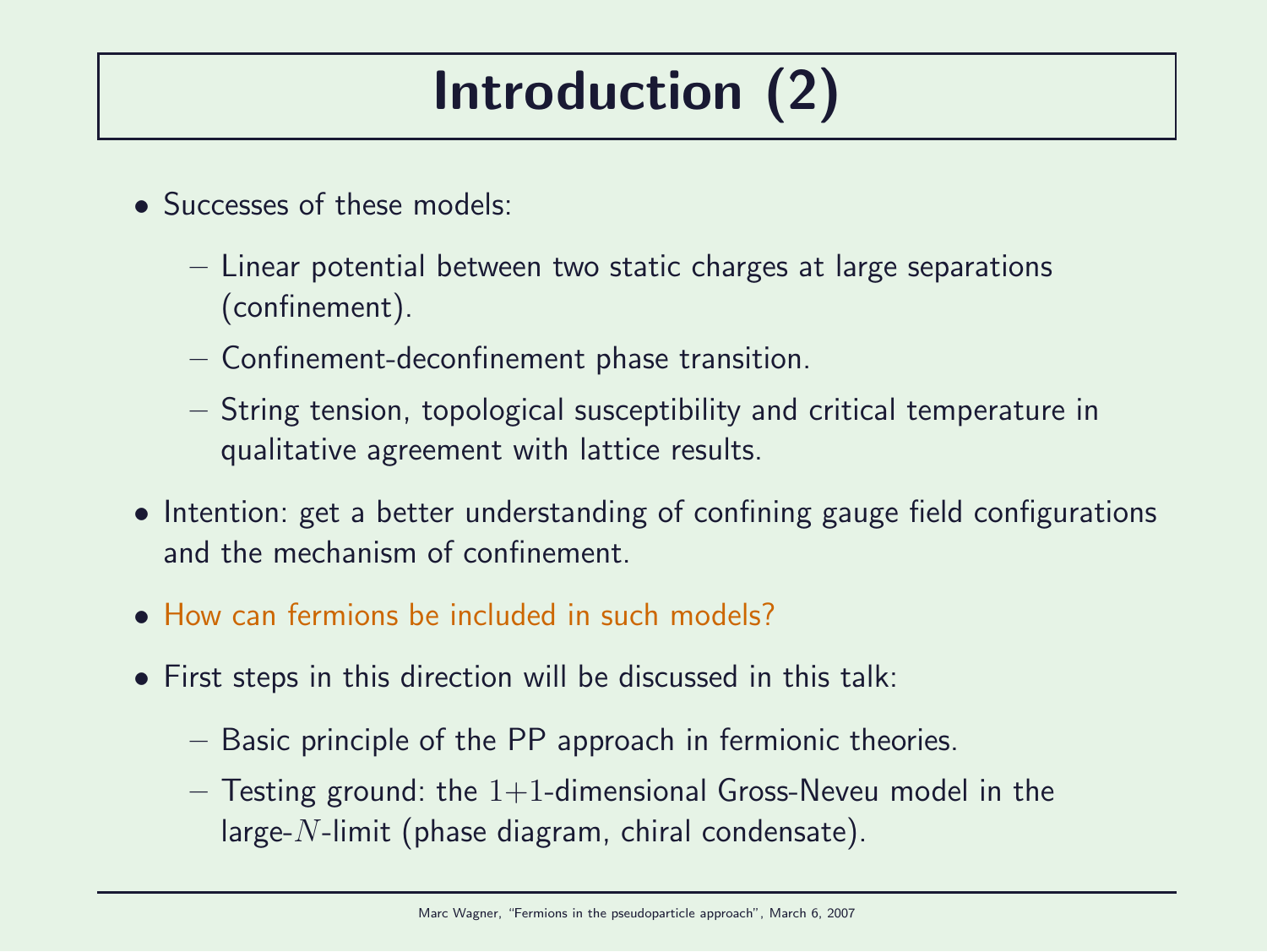## Basic principle

• Consider fermionic field configurations  $\psi$ , which can be represented as a linear superposition of a fixed number of localized building blocks (PPs):

$$
\psi(x) = \sum_{j} \underbrace{\phi_j G_j(x)}_{j \text{-th PP}} , \quad \int D\psi D\bar{\psi} \dots = \int \left( \prod_j d\phi_j d\bar{\phi}_j \right) \dots
$$

 $(\phi_j\colon \mathsf{Grassmann}\text{-} \mathsf{valued}\ \mathsf{spinors};\ G_j\colon \mathsf{localized}\ \mathsf{functions}).$ 

- In this talk: PPs  $G_i$  are uniformly distributed "hat functions" (B-spline basis functions of degree 2).
	- "Sensible set of field configurations" (any not too heavily oscillating field configuration can be approximated)
		- we can expect to reproduce correct Gross-Neveu results.
	- Piecewise polynomial functions
		- $\rightarrow$  certain integrals can be calculated analytically.



Marc Wagner, "Fermions in the pseudoparticle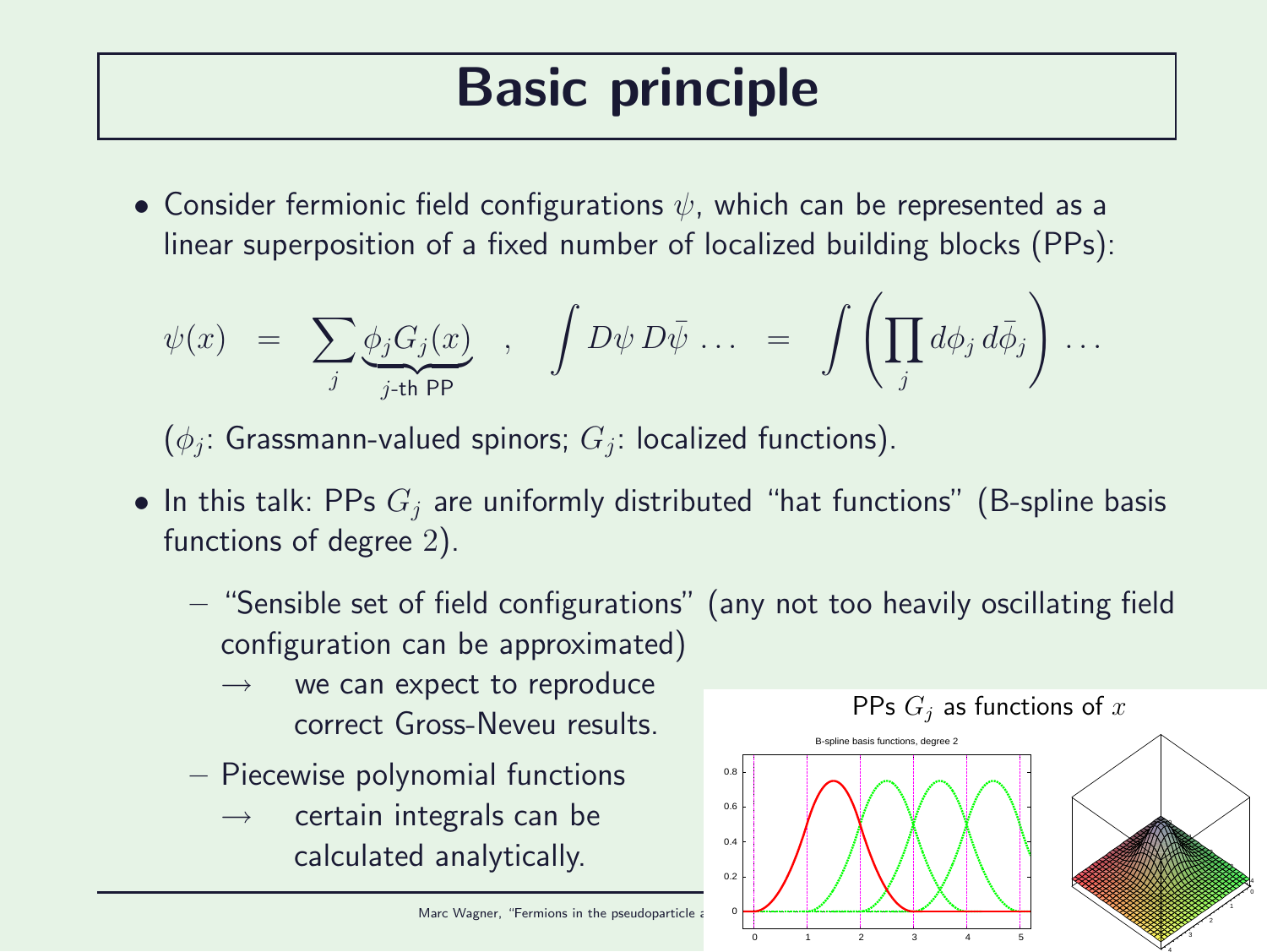#### The Gross-Neveu model

• Action and partition function of the  $1+1$ -dimensional Gross-Neveu model:

$$
S = \int d^2x \left( \sum_{n=1}^N \bar{\psi}^{(n)} \Big( \gamma_0 (\partial_0 + \mu) + \gamma_1 \partial_1 \Big) \psi^{(n)} - \frac{g^2}{2} \left( \sum_{n=1}^N \bar{\psi}^{(n)} \psi^{(n)} \right)^2 \right)
$$
  
\n
$$
Z = \int \left( \prod_{n=1}^N D\psi^{(n)} D\bar{\psi}^{(n)} \right) e^{-S} \qquad \text{or equivalently}
$$
  
\n
$$
S_{\text{effective}} = N \left( \frac{1}{2\lambda} \int d^2x \sigma^2 - \ln \Big( \det \Big( \gamma_0 (\partial_0 + \mu) + \gamma_1 \partial_1 + \sigma \Big) \Big) \Big)
$$
  
\n
$$
Z \propto \int D\sigma e^{-S_{\text{effective}}}
$$

 $(N:$  number of flavors;  $\mu$ : chemical potential;  $g$ : coupling constant;  $\lambda=Ng^2;$  $\sigma = \sum_{n=1}^N \bar{\psi}^{(n)} \psi^{(n)}$ : chiral condensate [a real scalar field]).

• Large-N-limit:  $N \rightarrow \infty$ ,  $\lambda = Ng^2 = \mathrm{constant}$  (there is no need to compute the  $\sigma$ -path integral; it is sufficient to minimize  $S_{\text{effective}}$  with respect to  $\sigma$ ).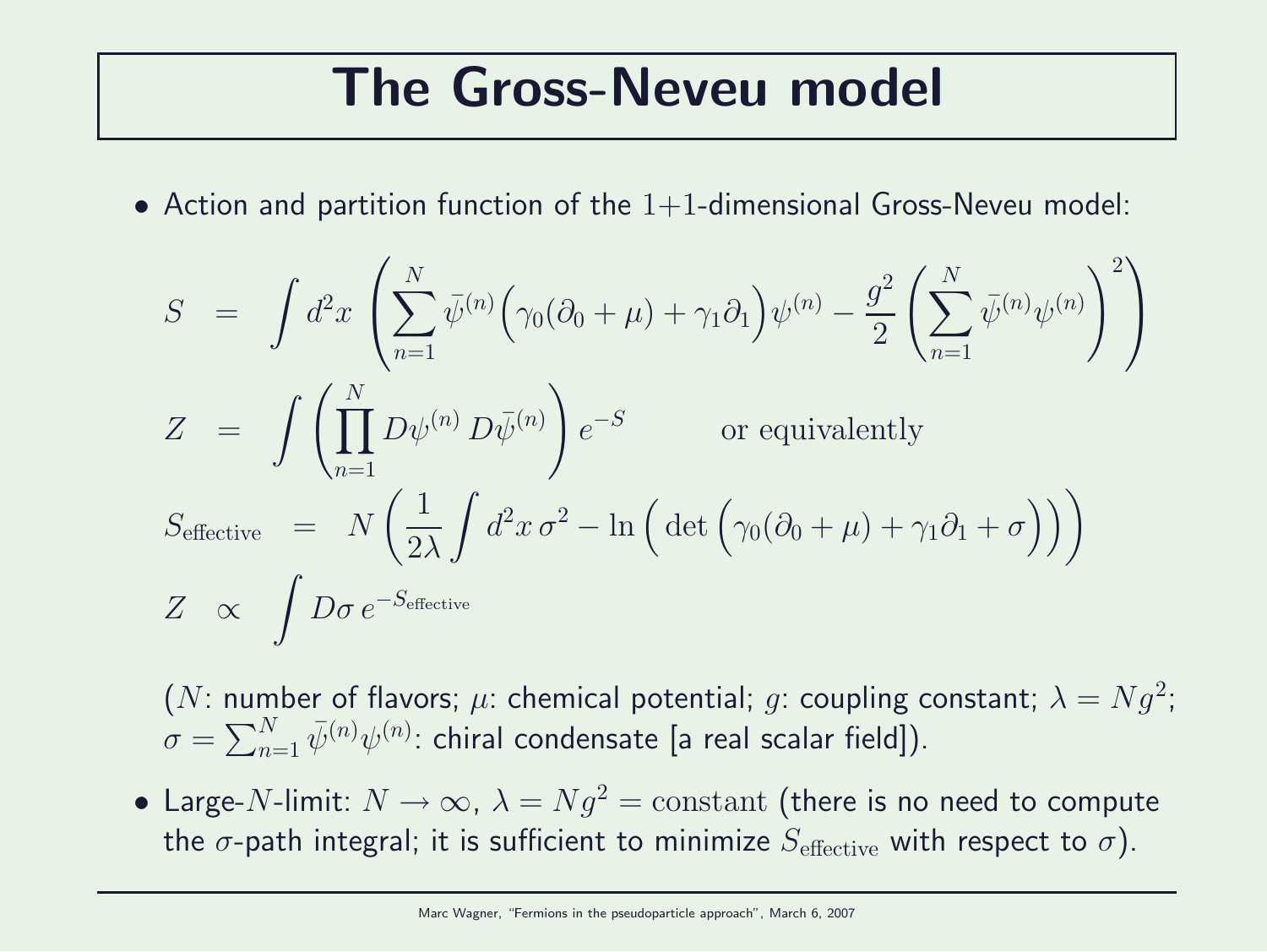# PP results (1)

Phase diagram for  $\sigma = constant$  ("old phase diagram") (1)

• PP effective action:

$$
\frac{S_{\text{effective}}}{N} = \frac{L_0 L_1}{2\lambda} \sigma^2 - \ln\left(\det\langle G_j| \left(\gamma_0(\partial_0 + \mu) + \gamma_1 \partial_1 + \sigma\right) | G_{j'} \rangle\right).
$$

- Spacetime volumes:  $L_0 \times L_1 = 8 \times 144 \dots L_0 \times L_1 = 48 \times 144$ .
- One PP per unit volume.
- To set the scale: finite temperature computations at  $L_0 = 8$  and  $\mu = 0$  $\rightarrow \quad \sigma(\lambda) \quad \rightarrow \quad \left\{\lambda = 0.894 \quad \leftrightarrow \quad T_{\text{critical}} = 1/8\right\}.$
- "Zero temperature computation" at  $\lambda = 0.894$ ,  $L_0 = 48$ and  $\mu = 0$

$$
\rightarrow \quad \sigma_0 = 0.282.
$$

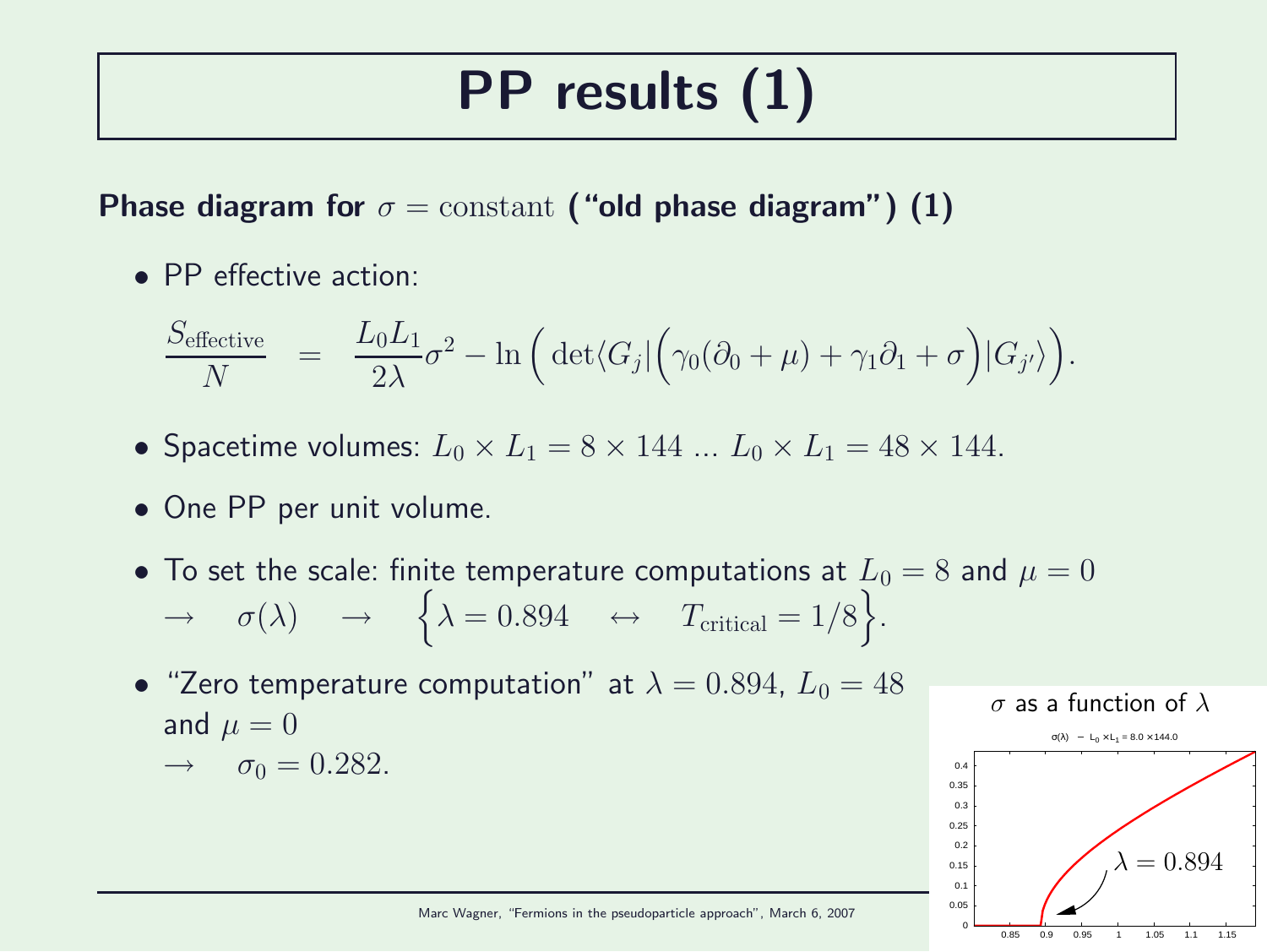## PP results (2)

Phase diagram for  $\sigma = constant$  ("old phase diagram") (2)

- Computations of the chiral condensate  $\sigma$  at  $\lambda = 0.894$  and at different temperature  $T = 1/L_0$  and chemical potential  $\mu$  yield the phase diagram.
- Results are not even in qualitative agreement with analytical results, i.e. these results are completely useless!!!
- It can be shown that such "bad results" will be obtained for any choice of localized and uniformly distributed PPs!!!

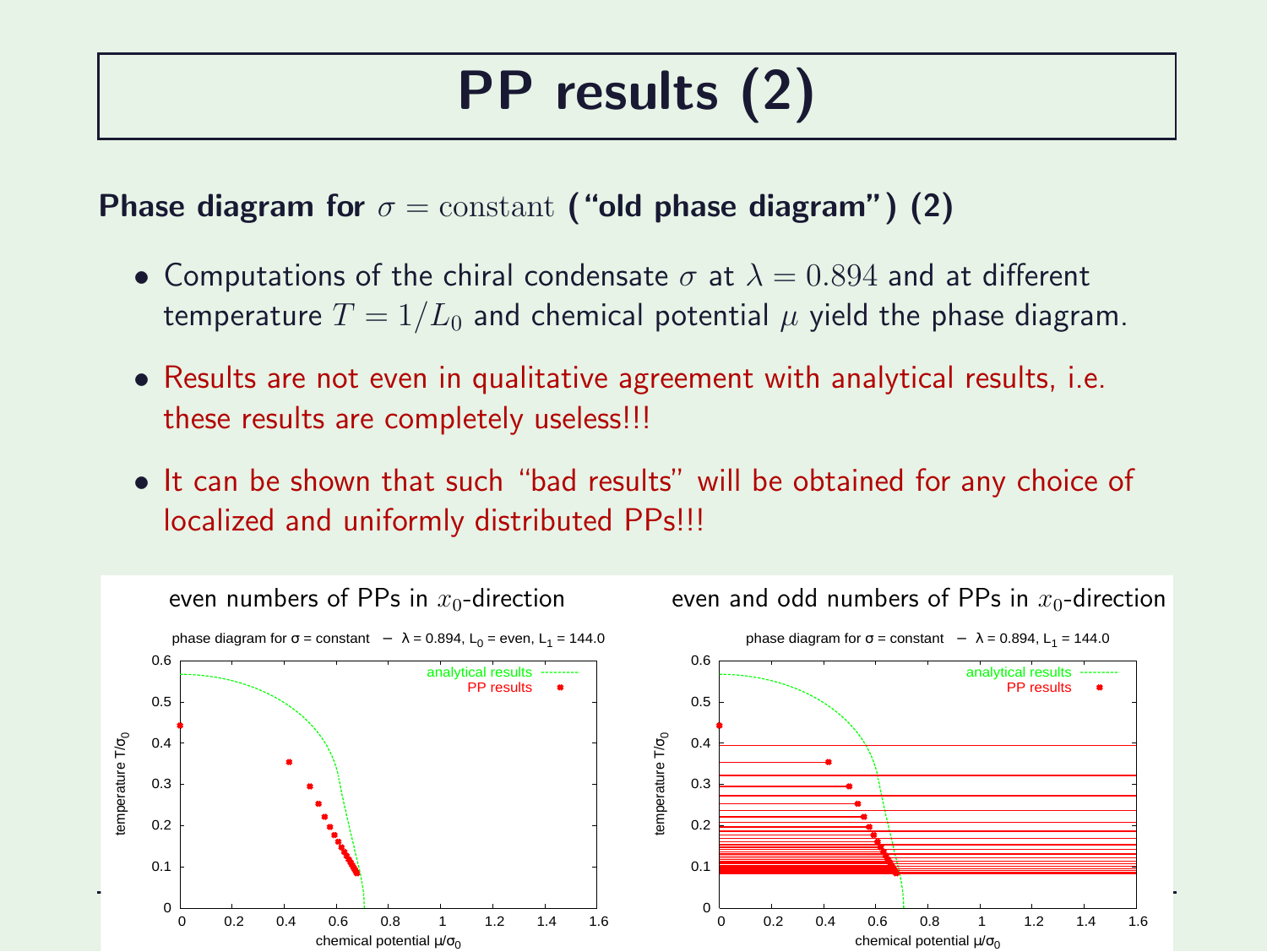#### What is the reason for these bad results?

• PP effective action:

$$
\frac{S_{\text{effective}}}{N} = \frac{L_0 L_1}{2\lambda} \sigma^2 - \ln\left(\det\langle G_j| \underbrace{\left(\gamma_0(\partial_0 + \mu) + \gamma_1 \partial_1 + \sigma\right)}_{=Q} |G_{j'}\rangle\right).
$$

• To expose the problem it is convenient to diagonalize the matrix:

$$
\frac{S_{\text{effective}}}{N} = \frac{L_0 L_1}{2\lambda} \sigma^2 - \ln\left(\det \underbrace{\langle \tilde{G}_j | Q | \tilde{G}_{j'} \rangle}_{\text{diag}(\lambda_1, \lambda_2, \ldots)}\right) , \quad |\tilde{G}_j\rangle = U_{jk} |G_k\rangle.
$$

- $\bullet$  Problem (most extreme case):  $Q|\tilde{G}_j\rangle\neq 0$  but  $\lambda_j=\langle \tilde{G}_j|Q|\tilde{G}_j\rangle=0$  because  $Q|\tilde{G}_j\rangle \perp \text{span}\{|\tilde{G}_k\rangle\}.$
- These unphysical zero modes (low lying modes) spoil the results.
- $\bullet\,$  In other words: applying the operator  $Q$  to the PPs  $|\tilde{G}_{j}\rangle$  yields results, which are (partially) outside the PP function space.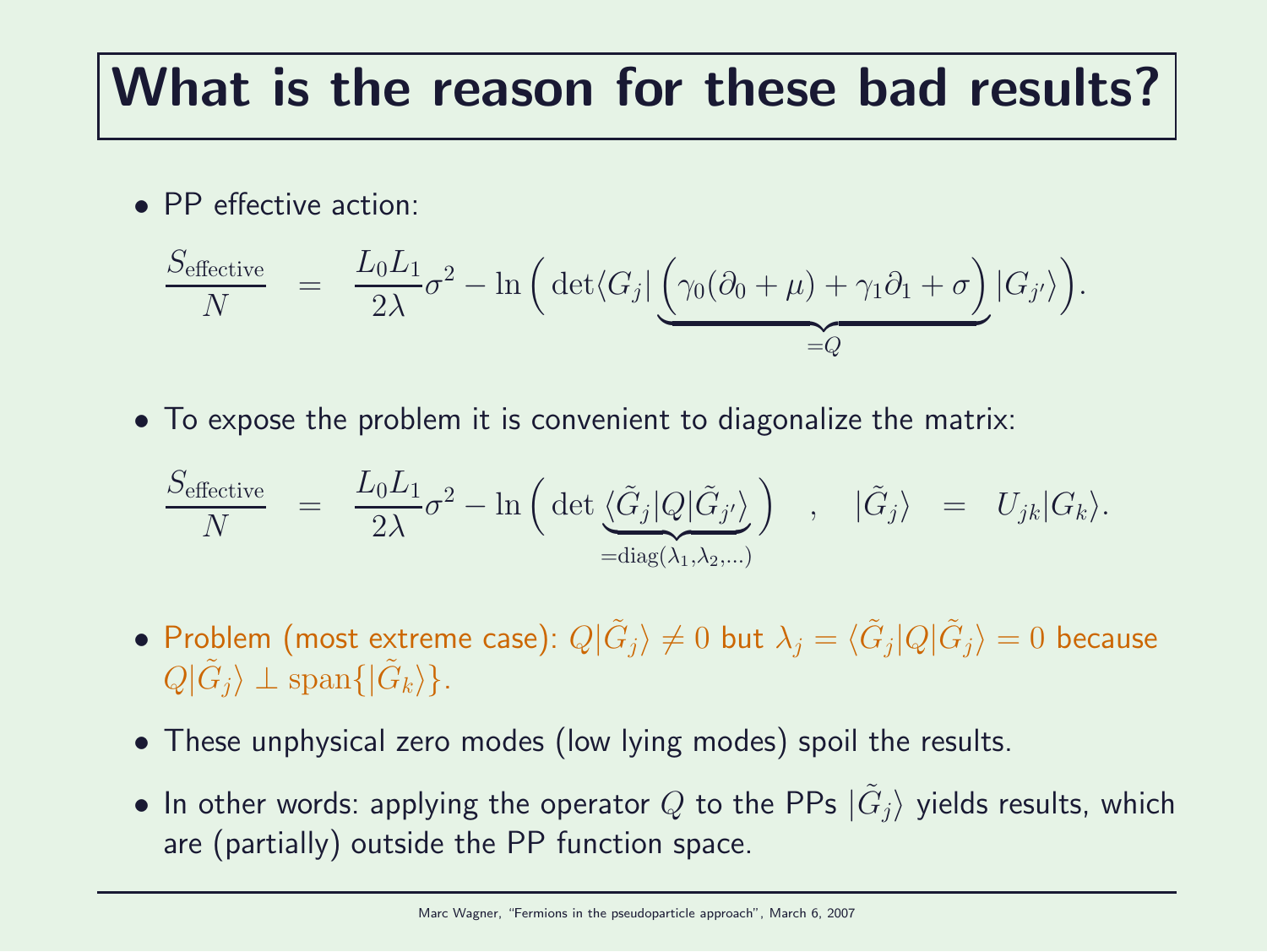### Solution

• Use eigenfunctions of  $Q$  as pseudoparticles?

– "Perfect solution" ... but in general, i.e. for non constant chiral condensate  $\sigma$ , too time consuming (eigenfunctions depend on  $\sigma$ ).

- Since  $\det(Q)$  is real and positive  $\det(Q) = \sqrt{\det(Q^\dagger Q)}$ .
- Avoid the above mentioned problem by applying the PP approach to  $\sqrt{\det(Q^{\dagger}Q)}$  instead of  $\det(Q)$ :
	- Effective action:

$$
\frac{S_{\text{effective}}}{N} = \frac{L_0 L_1}{2\lambda} \sigma^2 - \ln \sqrt{\det \langle G_j | Q^\dagger Q | G_{j'} \rangle}.
$$

 $-$  Both  $\langle G_j|Q^\dagger$  and  $Q|G_{j'}\rangle$  are (partially) outside the PP function space but their overlap is computed in the same space.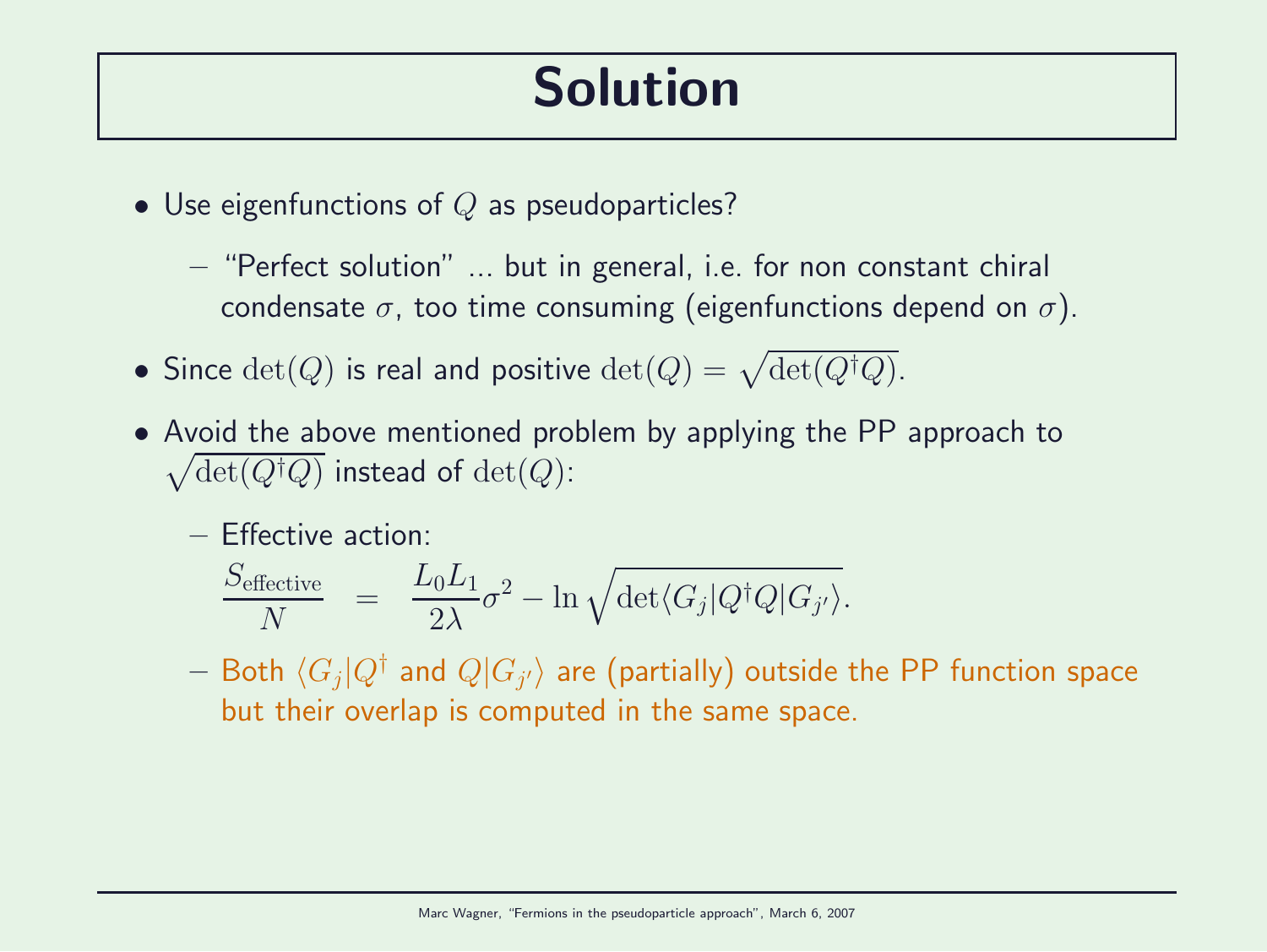#### PP results (3)

Phase diagram for  $\sigma = constant$  and for non constant  $\sigma$ 

- Spacetime volumes:  $L_0 \times L_1 = 8 \times 144 \dots L_0 \times L_1 = 48 \times 144$ .
- One PP per unit volume for  $\psi^{(n)}$ , one PP per  $(3\times 3)$ -volume for  $\sigma.$
- To set the scale: finite temperature computations at  $L_0 = 8$  and  $\mu = 0$  $\rightarrow \quad \sigma(\lambda) \quad \rightarrow \quad \left\{\lambda = 1.153 \quad \leftrightarrow \quad T_{\text{critical}} = 1/8\right\}.$
- Computations of the chiral condensate  $\sigma$  at  $\lambda = 1.153$  and at different temperature  $T = 1/L_0$  and chemical potential  $\mu$  yield the phase diagram.

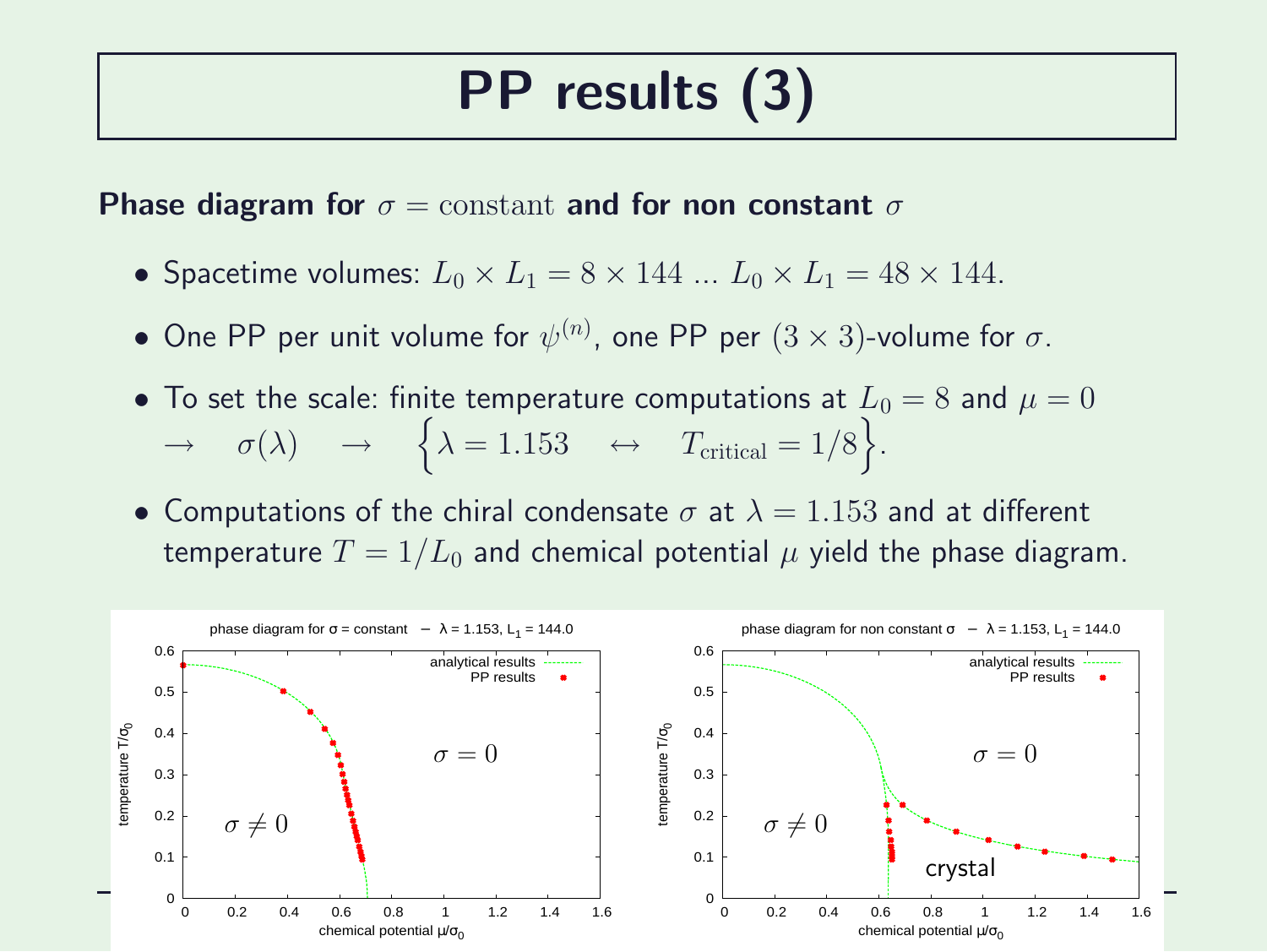# PP results (4)

#### Spatially non constant chiral condensate  $\sigma(x_1)$

• Analytical result:

$$
\sigma(x_1) = A\kappa^2 \frac{\operatorname{sn}(Ax_1, \kappa)\operatorname{cn}(Ax_1, \kappa)}{\operatorname{dn}(Ax_1, \kappa)}
$$
  
(A = A(\mu, T),  $\kappa = \kappa(\mu, T)$ ).



• PP and analytical results at two arbitrarily chosen points in the crystal phase: